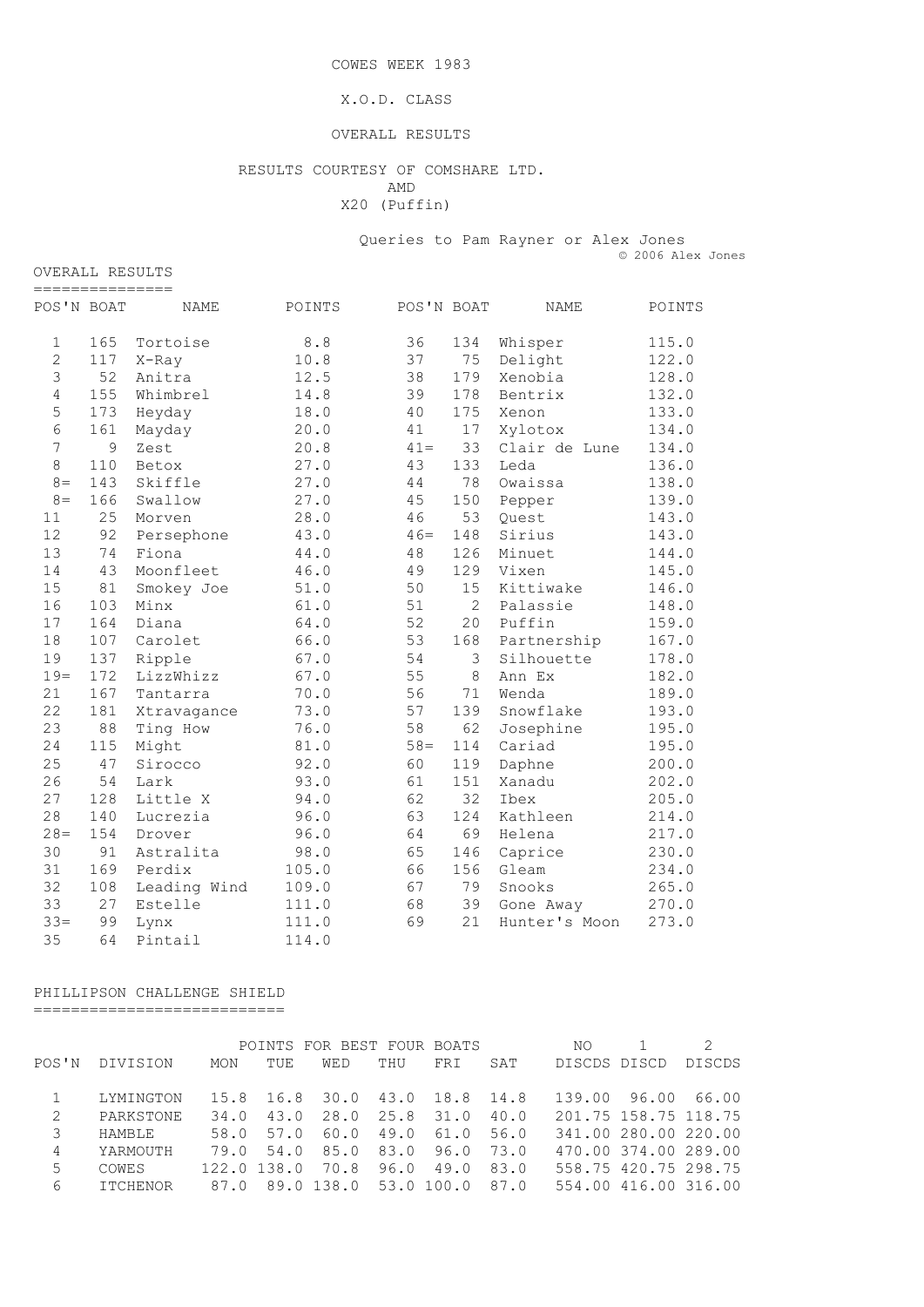| ===== |                        |  |                         |         |             |                |              | *********************                      |       |    |         |                                    |                                                    |               |                   |                 |     |                 |        |
|-------|------------------------|--|-------------------------|---------|-------------|----------------|--------------|--------------------------------------------|-------|----|---------|------------------------------------|----------------------------------------------------|---------------|-------------------|-----------------|-----|-----------------|--------|
|       |                        |  |                         | $\star$ |             | POINTS         |              |                                            | RACES |    | $\star$ |                                    |                                                    | POINTS TOTALS |                   |                 |     |                 |        |
|       | PROVISIONAL OR FINAL F |  |                         |         | $F \star F$ | F              | $\mathbb{F}$ | F                                          | F     | F  | $\star$ | P                                  | NO.                                                |               | $\mathcal{L}$     | POSITION        |     |                 |        |
|       |                        |  |                         |         |             |                |              | SA SU * MO TU WE TH FR SA * SU             |       |    |         |                                    | $DTS-$                                             | DTS-          | DTS-              | LIST            |     |                 |        |
|       |                        |  | $30\,31 \times 1\,2\,3$ |         |             |                |              | $\overline{4}$                             | $5 -$ | -6 | $\star$ |                                    | CARDS CARD                                         |               | CARDS             |                 |     |                 |        |
| BOAT  | NAME                   |  |                         | $\star$ |             |                |              |                                            |       |    | $\star$ |                                    |                                                    |               |                   | POS'N BOAT      |     | NAME            | POINTS |
|       | 2 Palassie             |  |                         |         |             |                |              |                                            |       |    |         | RE == $*$ 36 45 27 46 59 40 $*$ == | 253.0 194.0 148.0                                  |               |                   |                 |     | 117 X-Ray       | 10.8   |
|       | 17 Xylotox             |  |                         |         |             |                |              | RE 20 $\star$ 30 53 24 37 48 43 $\star$ == |       |    |         |                                    |                                                    |               | 235.0 182.0 134.0 | 2               | 128 | Little X        | 94.0   |
|       | 20 Puffin              |  |                         |         |             |                |              |                                            |       |    |         |                                    | 28 13 * RE 54 34 34 52 39 * == 276.0 213.0 159.0   |               |                   | 3               | 179 | Xenobia         | 128.0  |
|       | 21 Hunter's Moon       |  |                         |         |             |                |              |                                            |       |    |         |                                    | $== == * == == == == ND == * == 411.0 342.0 273.0$ |               |                   | 4               | 175 | Xenon           | 133.0  |
|       | 32 Ibex                |  |                         |         |             |                |              | NS 21 * 41 57 RE 55 58 52 * ==             |       |    |         |                                    | 323.0 263.0 205.0                                  |               |                   | 5               |     | 17 Xylotox      | 134.0  |
|       | 79 Snooks              |  |                         |         |             |                |              | RE 23 $* == == == == ==$ ND $* ==$         |       |    |         |                                    |                                                    |               | 403.0 334.0 265.0 | 6               | 150 | Pepper          | 139.0  |
|       | 117 X-Ray              |  | $3 == * ND$             |         |             | 5 <sup>5</sup> |              | $1\quad 6\quad 2\quad 3\quad *\quad 2$     |       |    |         |                                    | 79.8 16.8                                          |               | 10.8              | $7^{\circ}$     |     | 2 Palassie      | 148.0  |
|       | 128 Little X           |  |                         |         |             |                |              | RE == $*$ 40 47 26 19 15 34 $*$ ==         |       |    |         |                                    | 181.0 134.0                                        |               | 94.0              | 8               | 20  | Puffin          | 159.0  |
|       | 146 Caprice            |  | $==$ $==$ $*$           |         |             |                |              | $== == == == 44 48 * ==$                   |       |    |         |                                    |                                                    |               | 368.0 299.0 230.0 | 9               |     | 168 Partnership | 167.0  |
|       | 150 Pepper             |  |                         |         |             |                |              | RE RE * NF 55 25 51 21 42 * 5              |       |    |         |                                    |                                                    |               | 257.0 194.0 139.0 | 10              | 32  | Ibex            | 205.0  |
|       | 168 Partnership        |  |                         |         |             |                |              | RE == $*$ 38 56 21 53 55 == $*$ ==         |       |    |         |                                    |                                                    |               | 292.0 223.0 167.0 | 11              | 146 | Caprice         | 230.0  |
|       | 175 Xenon              |  |                         |         |             |                |              | RE == $*$ 18 41 42 41 36 38 $*$ ==         |       |    |         |                                    |                                                    |               | 216.0 174.0 133.0 | 12 <sup>°</sup> | 79  | Snooks          | 265.0  |
|       | 179 Xenobia            |  |                         |         |             |                |              | $== == * == == == 40 11$                   |       |    |         | $8 * =$                            | 266.0 197.0 128.0                                  |               |                   | 13              | 21  | Hunter's Moon   | 273.0  |
|       |                        |  |                         |         |             |                |              | *********************                      |       |    |         |                                    |                                                    |               |                   |                 |     |                 |        |

| HAMBLE |                        |             |         |     |               |     |      |                                   |    |         |       |            |               |                   |            |      |               |        |
|--------|------------------------|-------------|---------|-----|---------------|-----|------|-----------------------------------|----|---------|-------|------------|---------------|-------------------|------------|------|---------------|--------|
| ====== |                        |             |         |     |               |     |      | *********************             |    |         |       |            |               |                   |            |      |               |        |
|        |                        |             | $\star$ |     | POINTS        |     |      | RACES                             |    | $\star$ |       |            | POINTS TOTALS |                   |            |      |               |        |
|        | PROVISIONAL OR FINAL F | F           | $\star$ | F   |               | F   | F    | F                                 | F  | $\star$ | P     | NO.        |               | 2                 | POSITION   |      |               |        |
|        |                        | SA SU       | $\star$ | MO. | TU            | WF. | TН   | FR.                               | SA | $+$     | SU    | $DIS-$     | DIS-          | DIS-              | LIST       |      |               |        |
|        |                        | 30 31       | $\star$ |     | $\mathcal{P}$ | 3   | 4    | 5                                 | 6. | $\star$ |       | CARDS CARD |               | CARDS             |            |      |               |        |
| BOAT   | NAME                   |             | $\star$ |     |               |     |      |                                   |    | $\star$ |       |            |               |                   | POS'N BOAT |      | <b>NAME</b>   | POINTS |
|        | 8 Ann Ex               | RF 22       | $\star$ | ND. | $=$           | 44  |      | 43 45 50                          |    | $\star$ | $= -$ |            |               | 314.0 245.0 182.0 |            | 143  | Skiffle       | 27.0   |
|        | 33 Clair de Lune       | RE 24       | $\star$ | RE. | -34           | RE. |      | $352936 \times =$                 |    |         |       |            |               | 257.0 194.0 134.0 | $1 =$      | 166  | Swallow       | 27.0   |
|        | 53 Ouest               | $RR$ 12 $*$ |         | NS. | ND.           | 39  |      | $32\ 26\ 46 \times ==$            |    |         |       |            |               | 273.0 204.0 143.0 | 3          | 172  | LizzWhizz     | 67.0   |
|        | 54 Lark                | .5          | $\star$ |     | 22.24         | 38  |      | $28$ 31 19 $* ==$                 |    |         |       |            | 162.0124.0    | 93.0              | 4          | 88   | Ting How      | 76.0   |
|        | 62 Josephine           | ND ND *     |         | ND. |               |     |      | $42 == 21 DO == * ==$             |    |         |       |            |               | 337.0 264.0 195.0 | 5.         | 54   | Lark          | 93.0   |
|        | 71 Wenda               |             |         |     |               |     |      | 6 15 $*$ DO RE RE 30 41 ND $* ==$ |    |         |       |            |               | 320.0 250.0 189.0 | б.         | 91   | Astralita     | 98.0   |
|        | 88 Ting How            |             |         |     |               |     |      | 25 ND * 25 35 20 16 35 15 * ==    |    |         |       |            | 146.0 111.0   | 76.0              |            | 33   | Clair de Lune | 134.0  |
|        | 91 Astralita           | 15 DO       | $\star$ | ND. | 14            | RE. |      | $17$ 32 35 $\star$ ==             |    |         |       |            | 221.0 158.0   | 98.0              | 8          | 53   | Ouest         | 143.0  |
|        | 124 Kathleen           | RF 18       | $\star$ | RE. | -38           | RE. | $==$ | RE 53 $* ==$                      |    |         |       | 349.0      | 280.0         | 214.0             | 9          | 8    | Ann Ex        | 182.0  |
|        | 143 Skiffle            | 14 10       | $\star$ | 5.  | 1.5           | 2   | 10   | 2.0                               | 10 | $\star$ | $=$   | 62.0       | 42.0          | 27.0              | 10         | 71   | Wenda         | 189.0  |
|        | 166 Swallow            | $24 ==$     | $\star$ | 6   |               | 16  | 11   | $\mathcal{B}$                     | 12 | $\star$ | 3     | 55.0       | 39.0          | 27.0              | 11         | 62   | Josephine     | 195.0  |
|        | $172$ LizzWhizz        | 11 ND       | $\star$ | RE. |               | フフ  | 12   | 12                                | 31 | $\star$ | 6     | 161.0      | 98.0          | 67.0              | 12.        | 12.4 | Kathleen      | 214.0  |
|        |                        |             |         |     |               |     |      | *********************             |    |         |       |            |               |                   |            |      |               |        |

|             | <b>ITCHENOR</b>        |    |                                |         |     |                                                                                                                                                                                                                                                           |     |           |                 |        |         |              |             |               |                   |              |     |             |        |
|-------------|------------------------|----|--------------------------------|---------|-----|-----------------------------------------------------------------------------------------------------------------------------------------------------------------------------------------------------------------------------------------------------------|-----|-----------|-----------------|--------|---------|--------------|-------------|---------------|-------------------|--------------|-----|-------------|--------|
|             | ________               |    |                                |         |     | *********************                                                                                                                                                                                                                                     |     |           |                 |        |         |              |             |               |                   |              |     |             |        |
|             |                        |    |                                | $\star$ |     | POINTS                                                                                                                                                                                                                                                    |     |           | RACES           |        | $\star$ |              |             | POINTS TOTALS |                   |              |     |             |        |
|             | PROVISIONAL OR FINAL F |    | F                              | $\star$ | F   | F                                                                                                                                                                                                                                                         | F   |           | F               | F      | $\star$ | $_{\rm P}$   | NO.         |               | 2                 | POSITION     |     |             |        |
|             |                        |    | SA SU                          | $\star$ | MO. | TU                                                                                                                                                                                                                                                        | WF. | TН        | FR.             | $SA *$ |         | SU           | $DTS-$      | $DTS-$        | DIS-              | <b>LIST</b>  |     |             |        |
|             |                        |    | 30 31                          | $\star$ |     |                                                                                                                                                                                                                                                           | 3   | 4         | 5.              | 6      | $\star$ |              | CARDS       | CARD          | CARDS             |              |     |             |        |
| <b>BOAT</b> | NAME                   |    |                                | $\star$ |     |                                                                                                                                                                                                                                                           |     |           |                 |        | $\star$ |              |             |               |                   | POS'N BOAT   |     | NAME        | POINTS |
|             | 15 Kittiwake           |    | $RE == * 33 37 37 39 57$       |         |     |                                                                                                                                                                                                                                                           |     |           |                 | 41     |         | $\star$ ==   |             |               | 244.0 187.0 146.0 | $\mathbf{1}$ | 103 | Minx        | 61.0   |
|             | 39 Gone Away           |    | $NS == * NF$                   |         |     | $\begin{array}{ccc} \hline \end{array} \begin{array}{ccc} \hline \end{array} & \begin{array}{ccc} \hline \end{array} & \begin{array}{ccc} \hline \end{array} & \begin{array}{ccc} \hline \end{array} & \begin{array}{ccc} \hline \end{array} \end{array}$ |     | $= - - -$ |                 | $=$    |         | $\star$ $==$ |             |               | 408.0 339.0 270.0 | 2            | 181 | Xtravagance | 73.0   |
|             | 47 Sirocco             |    | $RF$ 28 $*$                    |         | 11  | 23 RE 18                                                                                                                                                                                                                                                  |     |           | $40 == * ==$    |        |         |              | 221.0 152.0 |               | 92.0              | 3            | 47  | Sirocco     | 92.0   |
|             | 78 Owaissa             |    | $13 \quad 7$                   | $\star$ | 20  | 2.8                                                                                                                                                                                                                                                       | 43  | 47        | 47              | 47     |         | $* =$        |             |               | 232.0 185.0 138.0 | 4            | 154 | Drover      | 96.0   |
|             | 99 Lynx                |    | 26 16 * ND 29 40 22 28 32 * == |         |     |                                                                                                                                                                                                                                                           |     |           |                 |        |         |              |             |               | 214.0 151.0 111.0 | 5.           | 99  | Lynx        | 111.0  |
|             | 103 Minx               |    | $== == *$                      |         |     | 24 12 RE 14 39 11 $* ==$                                                                                                                                                                                                                                  |     |           |                 |        |         |              | 160.0 100.0 |               | 61.0              | 6            | 134 | Whisper     | 115.0  |
|             | 119 Daphne             |    | RE 26 *                        |         |     | RE 46 RE                                                                                                                                                                                                                                                  |     |           | 52 53 49        |        |         | $\star$ $=$  |             |               | 323.0 260.0 200.0 |              | 78  | Owaissa     | 138.0  |
|             | 134 Whisper            | 27 | $=$ $*$                        |         |     | $35 \, 39 ==$                                                                                                                                                                                                                                             |     |           | $8\,33 == * ==$ |        |         |              |             |               | 253.0 184.0 115.0 | 8            | 1.5 | Kittiwake   | 146.0  |
|             | 151 Xanadu             |    |                                |         | ND. | 50                                                                                                                                                                                                                                                        | 45  | 49        | ND ND           |        |         | $\star$ $=$  |             |               | 331.0 265.0 202.0 | 9            | 119 | Daphne      | 200.0  |
|             | 154 Drover             |    | RE RE                          |         | 32  | 33                                                                                                                                                                                                                                                        | RE. | 13        | 2526            |        |         | $\star$ $=$  | 189.0 129.0 |               | 96.0              | 10           | 151 | Xanadu      | 202.0  |
|             | 181 Xtravagance        |    | $9 = $                         |         | RF. | 26                                                                                                                                                                                                                                                        | 18  | 23        | $\perp$ 4       | 18     |         | $\star$ $==$ | 162.0       | 99.0          | 73.0              | 11           | 39  | Gone Away   | 270.0  |
|             |                        |    |                                |         |     | *********************                                                                                                                                                                                                                                     |     |           |                 |        |         |              |             |               |                   |              |     |             |        |

COWES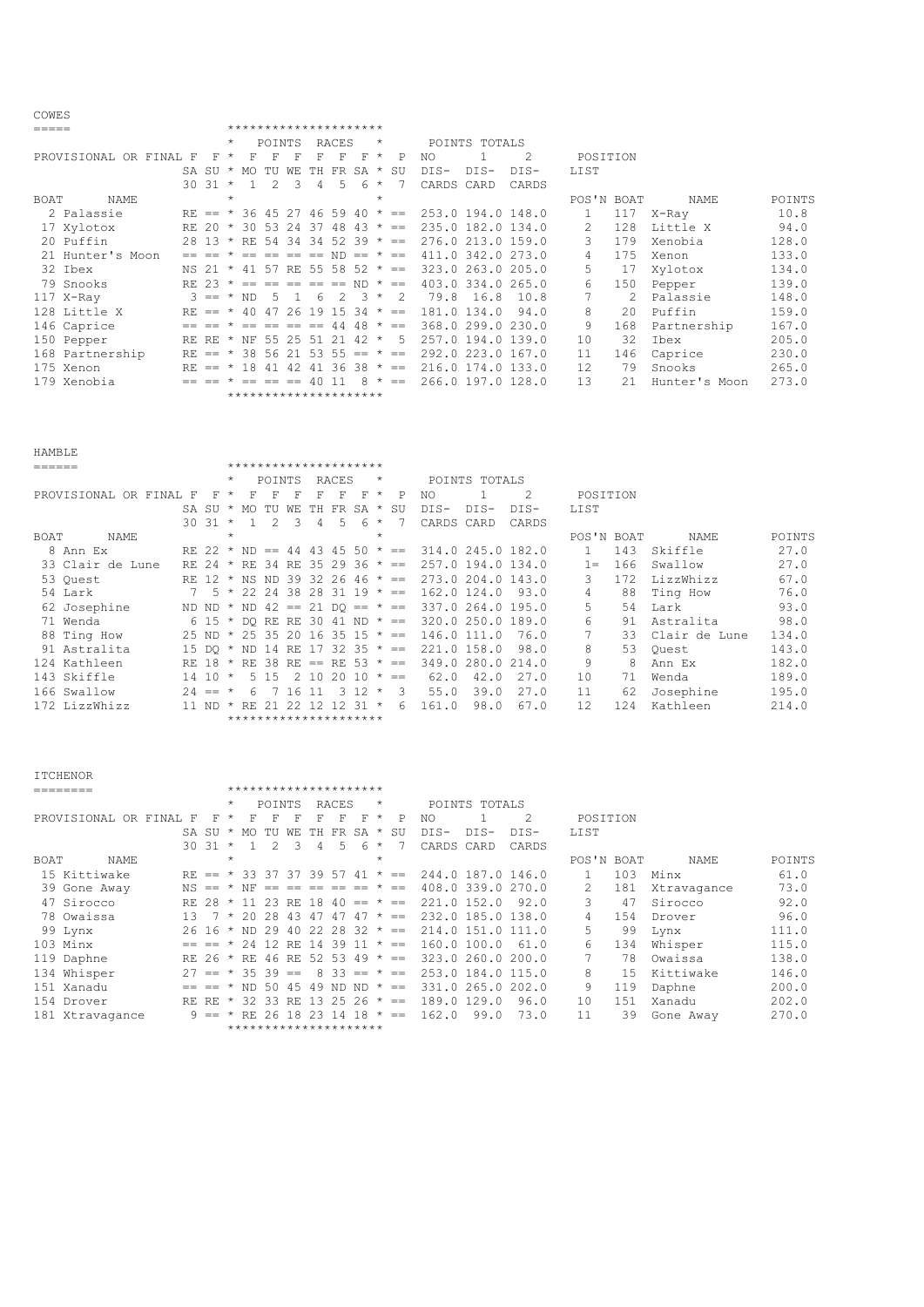### LYMINGTON

|                        |               |               |         | *********************              |               |     |                |       |             |         |              |                   |               |                   |               |     |            |        |
|------------------------|---------------|---------------|---------|------------------------------------|---------------|-----|----------------|-------|-------------|---------|--------------|-------------------|---------------|-------------------|---------------|-----|------------|--------|
|                        |               |               | $\star$ |                                    | POINTS        |     |                | RACES |             | $\star$ |              |                   | POINTS TOTALS |                   |               |     |            |        |
| PROVISIONAL OR FINAL F |               | F             | $\star$ | F                                  | F             | F   | F              | F     | F           | $\star$ | P            | NO                |               | 2                 | POSITION      |     |            |        |
|                        | SA SU         |               |         | * MO TU WE TH FR SA * SU           |               |     |                |       |             |         |              | DIS-              | DTS-          | DTS-              | LIST          |     |            |        |
|                        |               | $30.31$ *     |         |                                    | $\mathcal{P}$ | २   | $\overline{4}$ | 5.    | 6           | $\star$ |              | CARDS CARD        |               | CARDS             |               |     |            |        |
| BOAT<br>NAME           |               |               | $\star$ |                                    |               |     |                |       |             | $\star$ |              |                   |               |                   | POS'N BOAT    |     | NAME       | POINTS |
| 3 Silhouette           |               |               |         | NF 19 $*$ ND 43 == 45 27 == $*$ == |               |     |                |       |             |         |              | 316.0 247.0 178.0 |               |                   |               | 165 | Tortoise   | 8.8    |
| 9 Zest                 |               | $NS == *$     |         |                                    | 4             | 8   | DO.            |       | $8 == * ==$ |         |              | 158.8             | 89.8          | 20.8              | $\mathcal{L}$ | 52  | Anitra     | 12.5   |
| 27 Estelle             | RF.           |               | 6 *     | 29 25 29 29 51                     |               |     |                |       | 2.8         |         | $\star$ $=$  | 191.0             | 140.0         | 111.0             | 3             | 161 | Mayday     | 20.0   |
| 52 Anitra              |               | $4 =$ $\star$ |         | 9                                  | $\mathcal{P}$ | 9   | 9              |       |             | $\star$ | $=$          | 30.5              | 21.5          | 12.5              | 4             | 9   | Zest       | 20.8   |
| 81 Smokey Joe          | $\mathcal{P}$ |               |         | $9 * 152211$                       |               |     | 31             | 16    |             |         | $9 * =$      | 104.0             | 73.0          | 51.0              | 5.            | 92  | Persephone | 43.0   |
| 92 Persephone          |               | $10 == *$     |         |                                    | 8 20          | 10  | 27             | -38   |             | $5 *$   | $=$          | 108.0             | 70.0          | 43.0              | 6             | 81  | Smokey Joe | 51.0   |
| 139 Snowflake          | RE 27         |               | $\star$ | 39                                 | $= -$         | -41 | 59 54          |       | $=$         |         | $\star$ ==   |                   |               | 331.0 262.0 193.0 |               | 164 | Diana      | 64.0   |
| 156 Gleam              |               |               |         |                                    |               |     | $= -$          | $=$   | 27          |         | $\star$ $==$ |                   |               | 372.0 303.0 234.0 | 8             | 27  | Estelle    | 111.0  |
| 161 Mayday             |               | $DO == *$     |         |                                    | 4 10 12       |     | DO.            | 4     |             |         | $2 * =$      | 101.0             | 32.0          | 20.0              | 9             | 3   | Silhouette | 178.0  |
| 164 Diana              | 20            | $\mathcal{P}$ | $\star$ | 19                                 | 19            | RE  |                | 5 22  | 2.1         |         | $\star$ $=$  | 146.0             | 86.0          | 64.0              | 10            | 139 | Snowflake  | 193.0  |
| 165 Tortoise           |               | $5 == *$      |         |                                    |               |     |                | 6     |             |         | $\star$ $=$  | 21.8              | 14.8          | 8.8               | 11            | 156 | Gleam      | 234.0  |
|                        |               |               |         | *********************              |               |     |                |       |             |         |              |                   |               |                   |               |     |            |        |

PARKSTONE

| PROVISIONAL OR FINAL F |   | F                 | F                                                                                                                                                                          | F                                                | F                  | F             | F       |                                            | P                                                                                                     | NO.                                                                                                                                                                                                           |      | 2                         |                                                                              |     |                        |                             |
|------------------------|---|-------------------|----------------------------------------------------------------------------------------------------------------------------------------------------------------------------|--------------------------------------------------|--------------------|---------------|---------|--------------------------------------------|-------------------------------------------------------------------------------------------------------|---------------------------------------------------------------------------------------------------------------------------------------------------------------------------------------------------------------|------|---------------------------|------------------------------------------------------------------------------|-----|------------------------|-----------------------------|
|                        |   |                   | TU                                                                                                                                                                         | WF.                                              | TH.                |               |         |                                            |                                                                                                       | DIS-                                                                                                                                                                                                          | DIS- | DTS-                      | LIST                                                                         |     |                        |                             |
|                        |   |                   | $\mathcal{P}$                                                                                                                                                              | २                                                | 4                  | 5             | 6       |                                            |                                                                                                       |                                                                                                                                                                                                               |      | CARDS                     |                                                                              |     |                        |                             |
|                        |   |                   |                                                                                                                                                                            |                                                  |                    |               |         | $\star$                                    |                                                                                                       |                                                                                                                                                                                                               |      |                           |                                                                              |     | NAME                   | POINTS                      |
|                        |   |                   |                                                                                                                                                                            |                                                  |                    |               |         |                                            |                                                                                                       | 104.0                                                                                                                                                                                                         | 43.0 | 28.0                      |                                                                              | 155 | Whimbrel               | 14.8                        |
| 2.1                    | 3 |                   |                                                                                                                                                                            |                                                  |                    |               |         |                                            |                                                                                                       | 92.0                                                                                                                                                                                                          | 67.0 | 46.0                      | 2.                                                                           | 173 | Heyday                 | 18.0                        |
|                        |   |                   |                                                                                                                                                                            |                                                  |                    |               |         |                                            |                                                                                                       |                                                                                                                                                                                                               |      |                           | 3                                                                            | 2.5 | Morven                 | 28.0                        |
|                        |   |                   |                                                                                                                                                                            |                                                  |                    |               |         |                                            |                                                                                                       | 125.0                                                                                                                                                                                                         | 67.0 | 44.0                      | 4                                                                            | 74  | Fiona                  | 44.0                        |
| 12.                    |   |                   |                                                                                                                                                                            |                                                  |                    |               |         |                                            |                                                                                                       |                                                                                                                                                                                                               |      | 66.0                      | 5.                                                                           | 43  | Moonfleet              | 46.0                        |
| 17                     |   |                   |                                                                                                                                                                            |                                                  |                    |               |         |                                            |                                                                                                       |                                                                                                                                                                                                               |      |                           | 6                                                                            | 107 | Carolet                | 66.0                        |
|                        |   |                   |                                                                                                                                                                            |                                                  |                    |               |         |                                            |                                                                                                       |                                                                                                                                                                                                               |      |                           |                                                                              | 137 |                        | 67.0                        |
|                        |   |                   | 27                                                                                                                                                                         |                                                  | 24                 |               |         |                                            |                                                                                                       | 130.0                                                                                                                                                                                                         | 94.0 | 67.0                      | 8                                                                            | 167 | Tantarra               | 70.0                        |
|                        |   |                   | 3                                                                                                                                                                          | 6                                                |                    | 5             |         |                                            |                                                                                                       | 85.8                                                                                                                                                                                                          | 27.8 | 14.8                      | 9                                                                            | 108 | Leading Wind           | 109.0                       |
| 18                     |   |                   | ∣8                                                                                                                                                                         |                                                  | 57                 | 18            |         | $\star$                                    |                                                                                                       | 151.0                                                                                                                                                                                                         | 94.0 | 70.0                      | 10                                                                           | 64  |                        | 114.0                       |
|                        |   |                   |                                                                                                                                                                            | RF.                                              |                    | 9             |         |                                            |                                                                                                       | 89.0                                                                                                                                                                                                          | 29.0 | 18.0                      | 11                                                                           | 126 |                        | 144.0                       |
|                        |   |                   |                                                                                                                                                                            |                                                  |                    |               |         |                                            |                                                                                                       |                                                                                                                                                                                                               |      |                           |                                                                              |     |                        |                             |
|                        |   | F.<br>SA SU<br>-8 | $\star$<br>$\star$<br>$\star$<br>$30.31$ *<br>$\star$<br>$=$ $=$ $+$<br>$\star$<br>14<br>$\star$<br>$4 *$<br>DO 14 $*$<br>19 RF *<br>13<br>$\star$<br>$\star$<br>DO RE $*$ | MO.<br>7 RE<br>21 13<br>12 <sub>1</sub><br>2 1 1 | ND $25 * 23$ 16 14 | POINTS<br>-36 | 5 15 10 | RACES<br>4 25 13 16<br>17 14<br>ND.<br>2.4 | *********************<br>$\star$<br>$\star$<br>$\star$<br>$\star$<br>$\star$<br>********************* | FR SA * SU<br>$6 * ==$<br>$\star$ ==<br>RE ND * DO 32 23 42 34 25 * ==<br>$7 \t7 \tRF * ==$<br>$17$ 13 36 46 22 * ==<br>34 30 15 56 ND 30 $* ==$<br>37 40 30 44 43 37 $\star$ ==<br>$=$<br>$\star$ $=$<br>$=$ |      | CARDS CARD<br>148.0 102.0 | POINTS TOTALS<br>226.0 156.0 114.0<br>231.0 165.0 109.0<br>231.0 187.0 144.0 |     | POSITION<br>POS'N BOAT | Ripple<br>Pintail<br>Minuet |

| YARMOUTH               |       |              |         |                         |        |               |                |                |         |         |              |             |               |                   |                |     |             |        |
|------------------------|-------|--------------|---------|-------------------------|--------|---------------|----------------|----------------|---------|---------|--------------|-------------|---------------|-------------------|----------------|-----|-------------|--------|
|                        |       |              |         | *********************   |        |               |                |                |         |         |              |             |               |                   |                |     |             |        |
|                        |       |              | $\star$ |                         | POINTS |               |                | RACES          |         | $\star$ |              |             | POINTS TOTALS |                   |                |     |             |        |
| PROVISIONAL OR FINAL F |       | F            | $\star$ | F                       | F      | F             | F              | F              | F       | $\star$ | $_{\rm P}$   | NO.         |               | 2                 | POSITION       |     |             |        |
|                        |       | SA SU        | $\star$ | MO                      | TU     | WЕ            | TH.            | FR.            | SA * SU |         |              | $DIS-$      | $DIS-$        | DTS-              | LIST           |     |             |        |
|                        |       | $30.31$ *    |         | $\overline{1}$          | 2      | $\mathcal{L}$ | 4              | 5.             | 6       | $\star$ |              | CARDS CARD  |               | CARDS             |                |     |             |        |
| BOAT<br>NAME           |       |              | $\star$ |                         |        |               |                |                |         | $\star$ |              |             |               |                   | POS'N BOAT     |     | <b>NAME</b> | POINTS |
| 69 Helena              | RE RE |              |         | $*$ RE                  |        |               | 48 RE 58       | 60 51          |         | $\star$ | $==$         |             |               | 340.0 277.0 217.0 |                | 110 | Betox       | 27.0   |
| 75 Delight             |       |              |         | $23 == * RE 52 31$      |        |               |                | 38 30 23       |         | $\star$ | $=$          |             |               | 237.0 174.0 122.0 | 2              | 115 | Might       | 81.0   |
| 110 Betox              |       | $RF = *$     |         | 1 N                     | 6      |               | $\overline{4}$ | 19 13          |         |         | $\star$ $=$  | 59.0        | 40.0          | 27.0              | $\mathcal{L}$  | 140 | Lucrezia    | 96.0   |
| 114 Cariad             |       |              |         | $NS == * ND ND 35 50$   |        |               |                | $49 ==$        |         |         | $\star$ ==   |             |               | 327.0 258.0 195.0 | $\overline{4}$ | 169 | Perdix      | 105.0  |
| 115 Might              |       | $16 == * 28$ |         |                         |        |               | 9 RE RE 24     |                | 20      |         | $\star$ $=$  | 203.0 141.0 |               | 81.0              | 5.             | 75  | Delight     | 122.0  |
| 129 Vixen              |       |              |         | $22 == * 2636335450 ==$ |        |               |                |                |         |         | $\star$ $==$ |             |               | 268.0 199.0 145.0 | 6.             | 178 | Bentrix     | 132.0  |
| 133 Leda               | 29 11 |              | $\star$ | 27                      |        |               |                | 49 32 33 56 44 |         | $\star$ | 4            |             |               | 241.0 185.0 136.0 |                | 133 | Leda        | 136.0  |
| 140 Lucrezia           | RE ND |              | $\star$ | 16                      |        |               |                | 31 RE 26 23 33 |         |         | $\star$ $=$  |             | 189.0 129.0   | 96.0              | 8              | 148 | Sirius      | 143.0  |
| 148 Sirius             | RE ND |              | $\star$ | ND.                     | 44     | 28            | $= -$          | 42             | 29      | $\star$ | $=$          |             |               | 275.0 206.0 143.0 | 9              | 129 | Vixen       | 145.0  |
| 169 Perdix             |       | $8 = * RE$   |         |                         |        | 8 RE          |                | 20 RE          |         |         | $\star$ $=$  |             |               | 234.0 168.0 105.0 | 10             | 114 | Cariad      | 195.0  |
| 178 Bentrix            |       |              |         | 31                      | 51     | 19            | 48             | - 37           | 45      | $\star$ | $=$          |             |               | 231.0 180.0 132.0 | 11             | 69  | Helena      | 217.0  |
|                        |       |              |         | *********************   |        |               |                |                |         |         |              |             |               |                   |                |     |             |        |

| LADIES' BOWL | *********************                                     |               |                         |        |
|--------------|-----------------------------------------------------------|---------------|-------------------------|--------|
|              | POINTS RACES<br>$\star$<br>$\star$                        | POINTS TOTALS |                         |        |
|              | PROVISIONAL OR FINAL F F * F F F F F F * P                | NO.           | POSITION                |        |
|              | SA SU $\star$ MO TU WE TH FR SA $\star$ SU DIS- DIS- DIS- |               | LIST                    |        |
|              | 30 31 * 1 2 3 4 5 6 * 7 CARDS CARD CARDS                  |               |                         |        |
| BOAT<br>NAME |                                                           |               | POS'N BOAT<br>NAME.     | POINTS |
| 27 Estelle   | RE $6 * 29 25 29 29 51 28 * == 191.0 140.0 111.0$         |               | Estelle<br>27           | 111.0  |
| 146 Caprice  | $== == * == == == == 4448 * == 368.0299.0230.0$           |               | $\sim$ 2<br>146 Caprice | 230.0  |
|              | *********************                                     |               |                         |        |